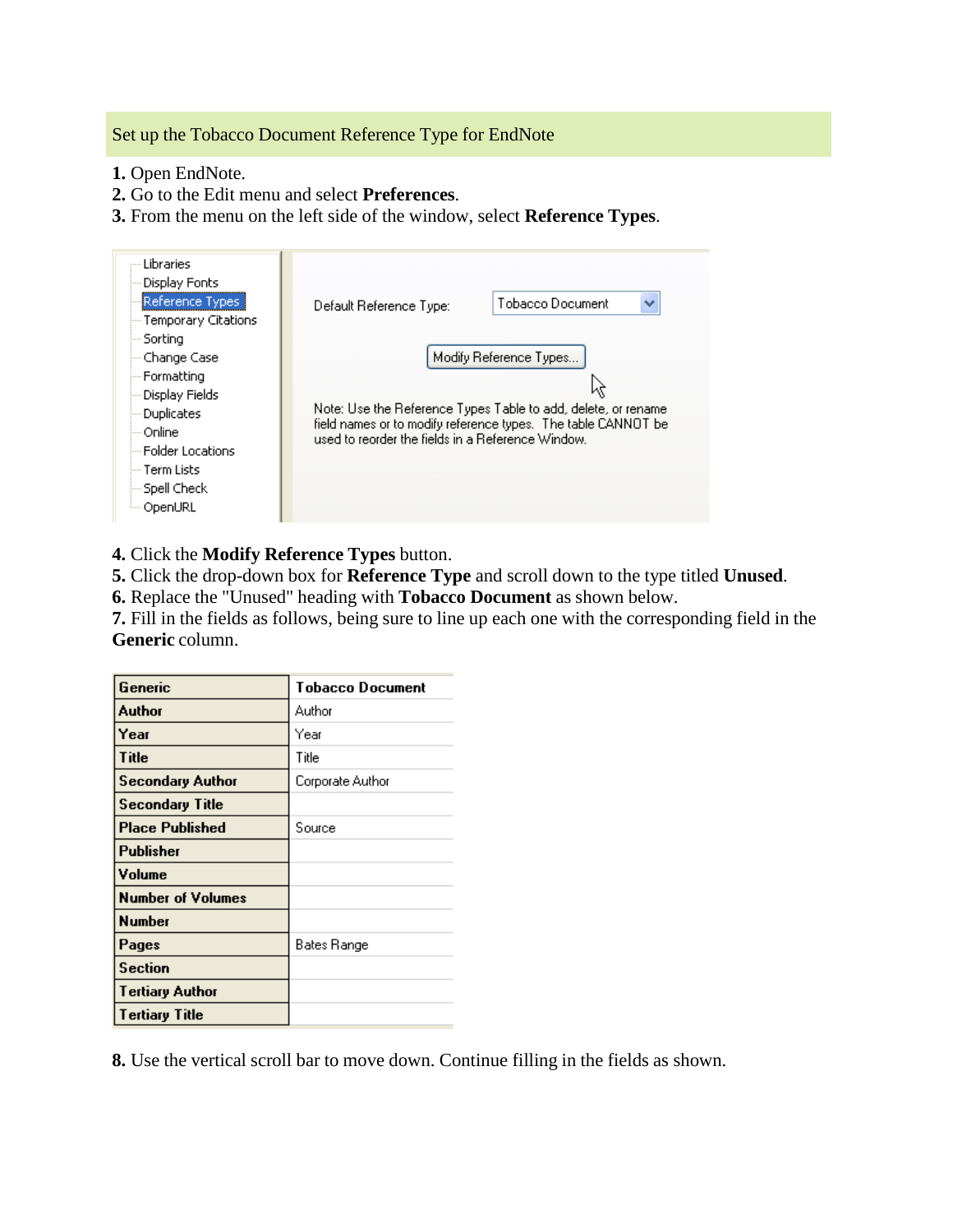| Generic                                     | Tobacco Document |
|---------------------------------------------|------------------|
| <b>Edition</b>                              |                  |
| <b>Date</b>                                 | Date of Document |
| Type of Work                                |                  |
| <b>Subsidiary Author</b>                    |                  |
| <b>Short Title</b>                          |                  |
| Alternate Title                             |                  |
| <b>ISBN/ISSN</b>                            |                  |
| <b>Electronic Resource</b><br><b>Number</b> |                  |
| Original Publication                        |                  |
| <b>Reprint Edition</b>                      |                  |
| <b>Reviewed Item</b>                        |                  |
| <b>Custom 1</b>                             | Court Case       |
| <b>Custom 2</b>                             | Page Count       |

| Generic                 | Tobacco Document     |
|-------------------------|----------------------|
| Custom 3                |                      |
| Custom 4                |                      |
| Custom 5                |                      |
| Custom 6                |                      |
| <b>Custom 7</b>         |                      |
| <b>Accession Number</b> | Access Date          |
| <b>Call Number</b>      |                      |
| Label                   |                      |
| Keywords                |                      |
| <b>Abstract</b>         |                      |
| <b>Notes</b>            | Estimated Date/Notes |
| <b>Research Notes</b>   |                      |
| <b>URL</b>              | URL                  |
| <b>Link to PDF</b>      |                      |

**9.** Click **OK** to finish editing the Reference Type. **Optional:** At this point, you may select **Tobacco Document** as your Default Reference Type (highlight it in the pull-down menu of the Preferences page).



**10.** Click **OK** to save.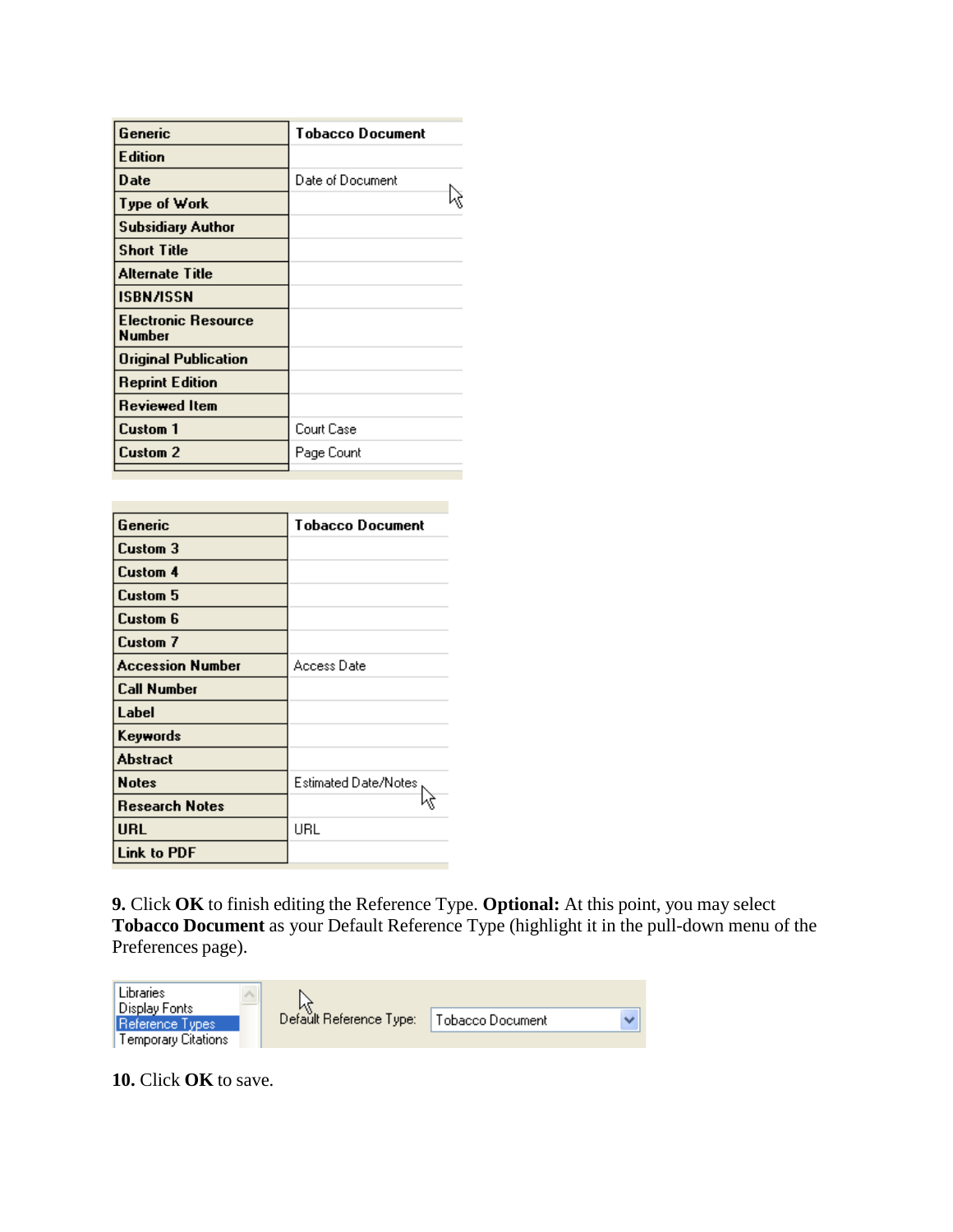## Set up the Tobacco Document Style

To set up the Tobacco Document style quickly and easily:

**1.** In EndNote, go to **Edit > Preferences** and click on "Folder Locations". The correct location for user-created Filter, Style and Connection Folders should be in your **Documents** folder - "C:\users\*Your Account*\Documents\"

| Change Case<br><b>Display Fields</b>       | Style Folder:                          |               |
|--------------------------------------------|----------------------------------------|---------------|
| <b>Display Fonts</b><br>Duplicates         | C:\Users\taketa\Documents\Styles       | Select Folder |
| EndNote Web<br>Find Full Text              | Fitter Folder:                         |               |
| <b>Folder Locations</b><br>Formatting      | C:\Users\taketa\Documents\Filters      | Select Folder |
| <b>Libraries</b><br>Reference Types        | Connections Folder:                    |               |
| Sorting<br>Spell Check                     | C:\Users\taketa\Documents\EndNote\Conr | Select Folder |
| <b>Temporary Citations</b><br>- Term Lists |                                        |               |

- **2.** [Download](https://www.industrydocumentslibrary.ucsf.edu/tobacco/help/citation/) the pre-formatted Tobacco Documents reference style
- **3.** Save the file (called "vancouver.ens") to your Styles folder in *Documents*.

**1.** In the Edit menu, scroll to Output Styles and select **Open Style Manager** as shown.



**2.** Scroll down the Styles list to locate **vancouver** and make sure the adjacent box is checked so that you are able to use this style.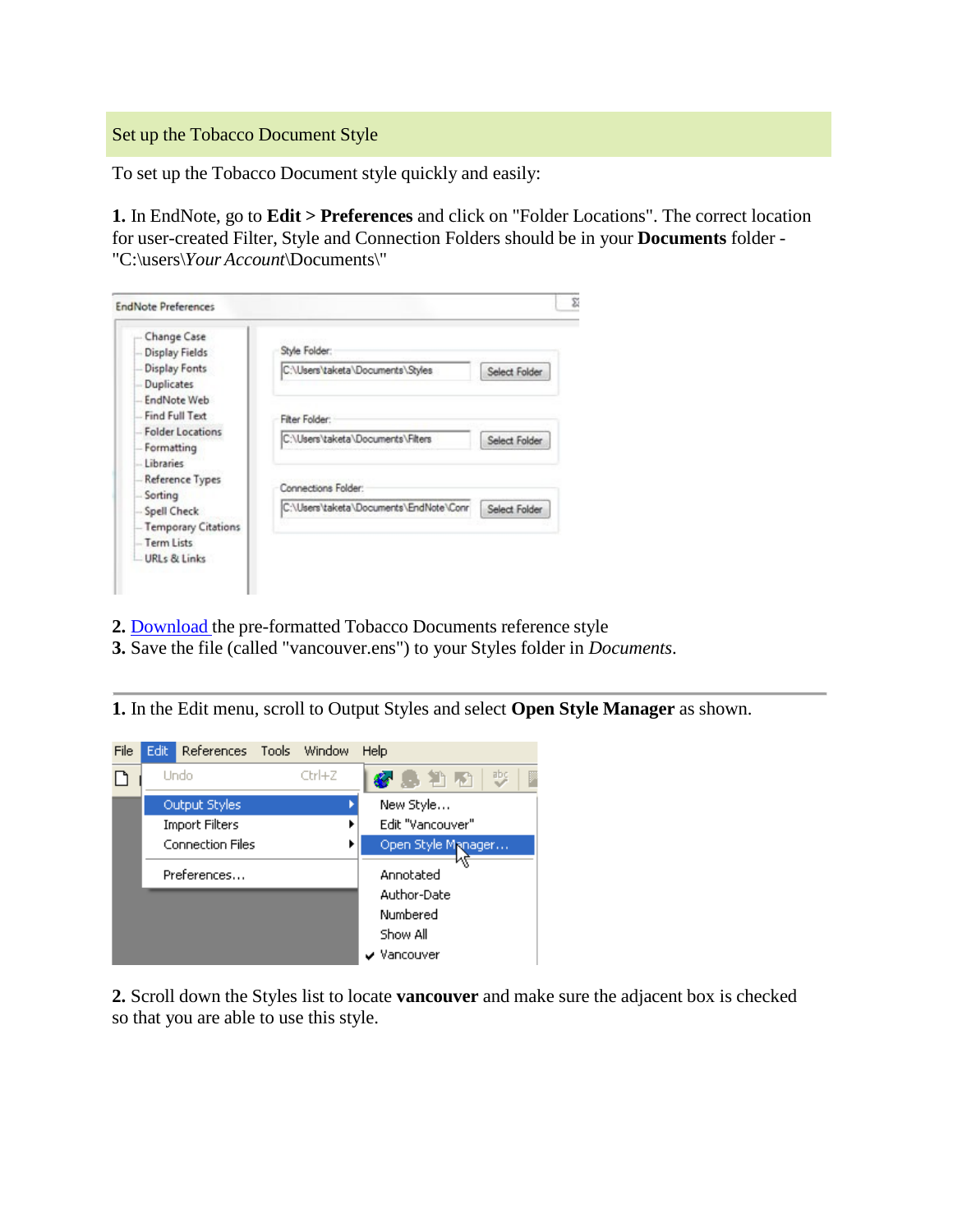| Name                    | Category                      |      |
|-------------------------|-------------------------------|------|
| Trends Plant Science.   | Agriculture                   |      |
| Turabian Bibliography   | <b>Humanities</b>             |      |
| Turabian Reference List | <b>Humanities</b>             |      |
| UpToDate                | Medicine                      |      |
| Urology                 | Medicine                      |      |
| USGS 7th ed             | Geosciences                   |      |
| Vaccine                 | Immunology                    |      |
| Vancouver               | Medicine                      |      |
| Vet Immunology          | Veterinary Medicine           |      |
| Vet Microbiology        | Veterinary Medicine           |      |
| Vet Parasitology        | Veterinary Medicine           |      |
| Vet Pathology           | Veterinary Medicine           |      |
| 1.1.7                   | $\mathbf{r}$<br>.<br>$\cdots$ |      |
| Find: $\star$           | Unmark All<br>Mark All        | Edit |

**3.** If you would like to edit the actual tobacco document template in **vancouver**, double click on vancouver to open the style. From the menu at the left side of the window, locate **Bibliography** and click on the **Templates** item below it. Click on Reference Types to make the scroll-down menu appear. Then select **Tobacco Document**.



The Tobacco Document template is shown below in completed form. You can add or delete fields from the output style here.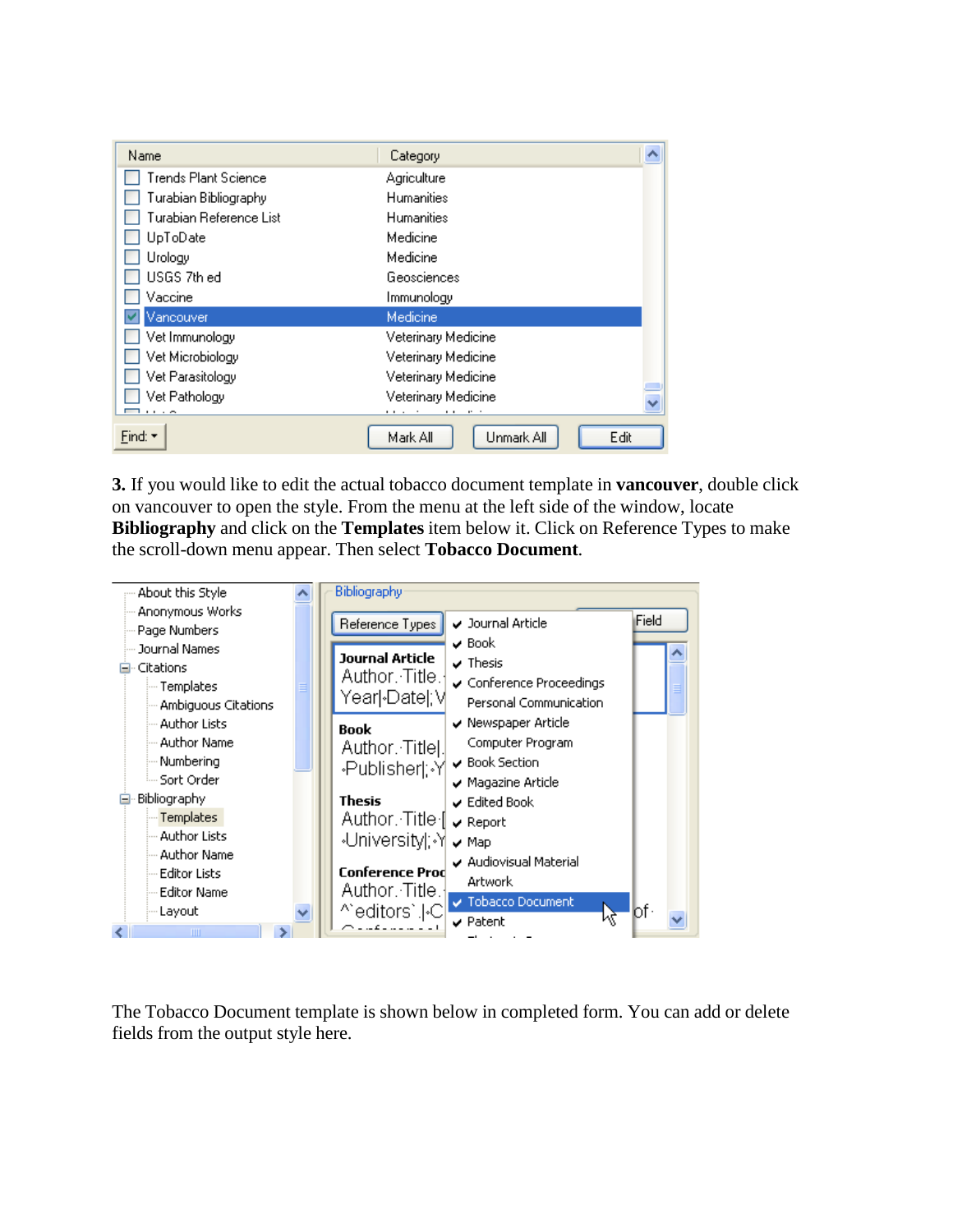

**4.** Close the window. When prompted to save changes, click **Yes**.

## Download Tobacco Documents Filter

- **1. [Download](https://www.industrydocumentslibrary.ucsf.edu/tobacco/help/citation/)** the Tobacco Documents EndNote filter (tca.enf)
- **2.** Save the file (called "tca.enf") to your Filters folder in your *Documents* file -
- "C:\users\*YourAccount*\Documents\Filters"
- **3.** Choose **Edit > Import Filters > Open Filter Manager**



**6.** Scroll down to "tca" and check the adjacent box.